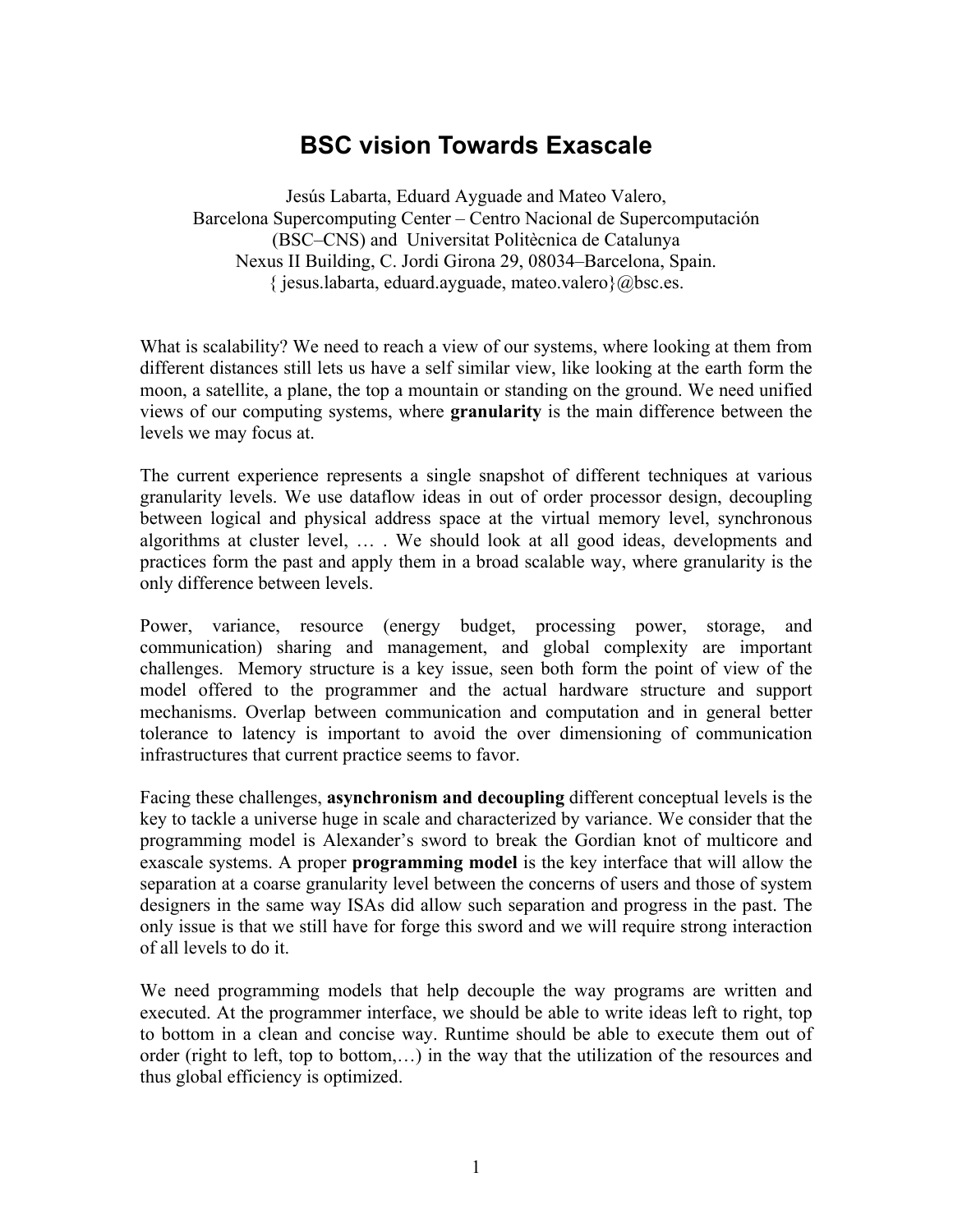Ideally a single programming model with hierarchical capabilities should cover the whole dynamic range from the single node to the exascale system. It is nevertheless foreseeable that mixed approaches will be used in the near future, with a different model being used for the cluster, node and accelerator/device level. In this situation, an issue that will have strong impact on the programmability of our systems and the final performance is the "compatibility" between the models at the different levels. Different models have/promote different parallelization and synchronization structures. Very often in the past, mixed models gave discouraging results due to a mismatch between the parallelization structure at the coarse and fine grain level. Considering that properly parallelizing an application (and we are really facing Amdahl's law) is a global issue, both programming model designers and application writers need to put special care in ensuring that the interactions between the fine and coarse level result in positive interference.

We consider that a clean specification of what are the inputs/outputs/accesses of a computational block (**task model**) is a proper boundary between a programmer who has a good knowledge of the algorithmic interactions and the execution engine. The runtime should be responsible of the scheduling issues: progressing as fast as possible along the critical path; knowing which functional units (cores) are more appropriate for each task; deciding where to issue task to maximize locality and minimize bandwidth requirements. Mechanisms for the programmer to provide hints and additional information to the runtime will be useful, but not a requirement.

We need to **decouple memory** as a logical address space to name objects from memory as container to keep the values. Matching objects to the actual containers available should be handled dynamically by the run time, in a much more flexible than what is today done. We are used to a single level of such mapping being handled by hardware (caches,...) and we will need to consider a hierarchical approach, where at coarse levels of granularity this functionality is handled by the runtime.

Many of these ideas come from dataflow, yes, and they should be extensively used in our execution engines. We do need syntactical ways to provide a **smooth transition** form current practices to facilitate the adoption of such techniques by the huge community of programmers who are scientist, but not computer scientist.

At the application level we do **need to restructure our codes** to clearly reflect the actual access patterns. Many current applications have accesses to key global structures deeply buried into the call tree. This is not only bad for the future exascaling of the code, it is also bad for today's maintenance and development of new functionalities. We envisage that such application cleaning process will have to be undertaken by application developers in their way to exascaling. This will have to be done while including in the code the asynchrony and means to determine dependences between computations. What would be important is to ensure that this is an **only once effort**, leading to applications that can survive for some decades and can be upgraded and rapidly ported to the foreseeable explosion of hardware platforms. This should be feasible in a **portable,**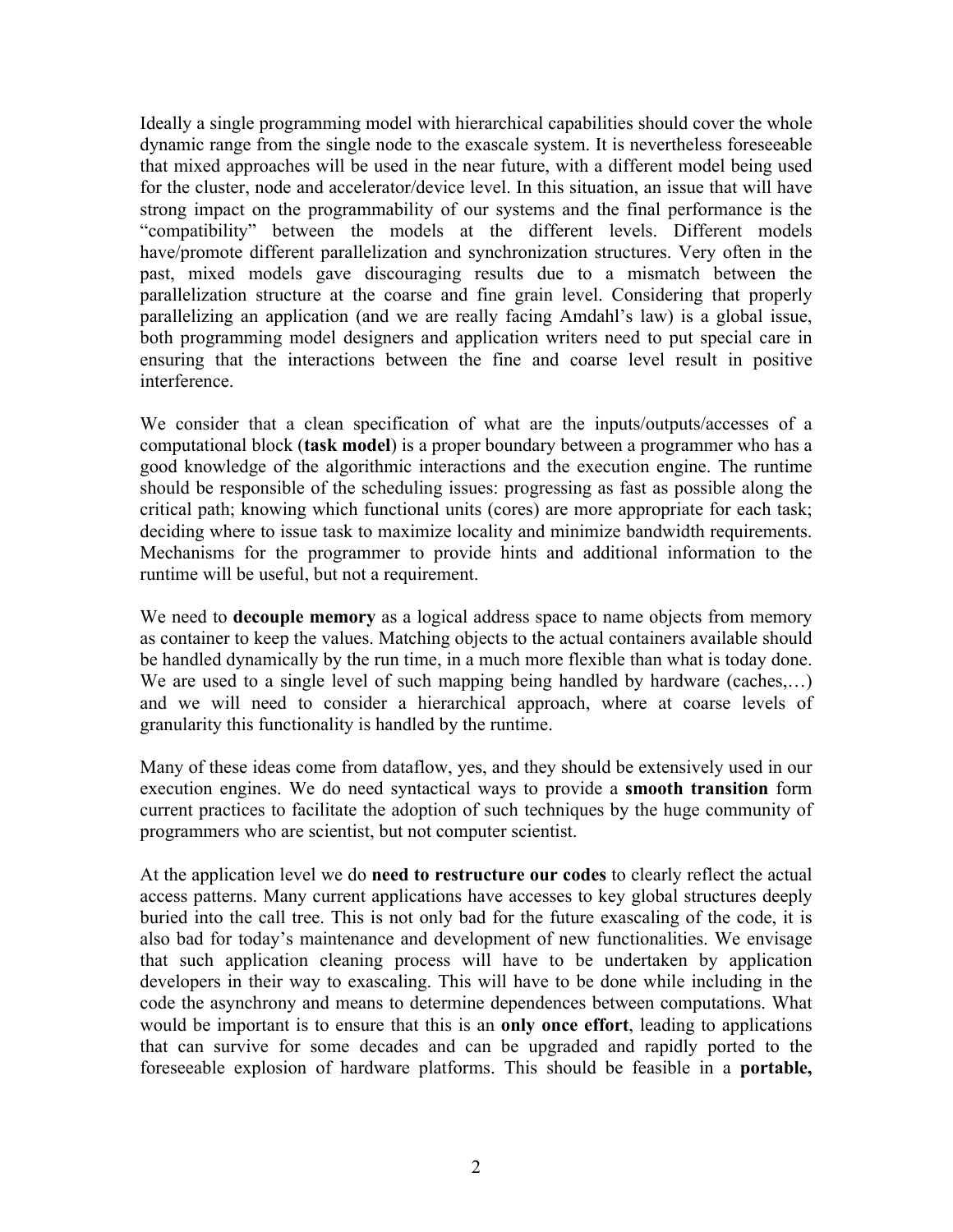**modular and incremental** way, possibly tuning some low level task description to specific accelerator hardware but leaving the program structure and code unmodified.

At the application level it will also be important to work on new **algorithms that are more asynchronous in nature**. It is hard to imagine programs with tens of millions of threads synchronizing globally at fine granularity that will run efficiently and insensitive to variance or noise. It will be necessary to study where the balance stands in terms of computational complexity of an algorithm and the level of asynchronism that it has.

Load balancing is a key issue to achieve performance at high scale, which is frequently underestimated. We tend to believe that our applications are more balanced than they really are if their actual execution is measured in fine detail. Very often in current practice we blame the communication subsystem when the real cause of the problems comes from load imbalances or serializations. MPI, like a perfect gas, fills whatever space you give it. We should look more at what and how we compute and a bit less at how much time we spend in MPI. **Dynamic load balancing** techniques will have to be used to solve the issue, irrespective of whether it is caused by the application itself, or originates from variance in the devices or system software or from the shared usage of resources. In the same way that having to continuously use force to enforce power is not having real power these dynamic techniques should be always there, but only enforced when needed.

**Malleablility** of applications is a feature that will be a requirement mostly arising as a requirement of shared utilization of systems and the attempts to optimize the global throughput of systems and quality of service/SLAs. Malleability, as the ability of an application to change its parallel structure (change resources used) is a feature that will have to be enabled/facilitated by programming models, although application developers will have to follow a few methodological guidelines. The same techniques developed for load balancing above will be needed in the runtime to achieve malleability. The only difference is that in this case, the decisions will have to be coordinated with the OS schedulers at the different levels (kernel threads, processes, jobs).

**Fault Tolerance** will certainly be a relevant issue as it will not be possible to ensure functional operations of all the components of a system for the execution time of applications. The failures may happen at different granularity levels (individual functional units or cores, whole address spaces...) Techniques to tolerate these faults will be needed. Depending on the granularity may be implemented in software or hardware support may be required. Task based programming models as advocated above in conjunction with transactional memory functionalities seem to provide a fair basis to approach the issue. Faults if properly handled, recovered and isolated will result in dynamic availability of resources, thus linking back with the load balance issue described above.

**Understanding the performance** of our programs will be of great importance. We have the feeling that performance tools and analysis practices are a bit in their infancy. Today we essentially measure some aspects of system performance and report very global